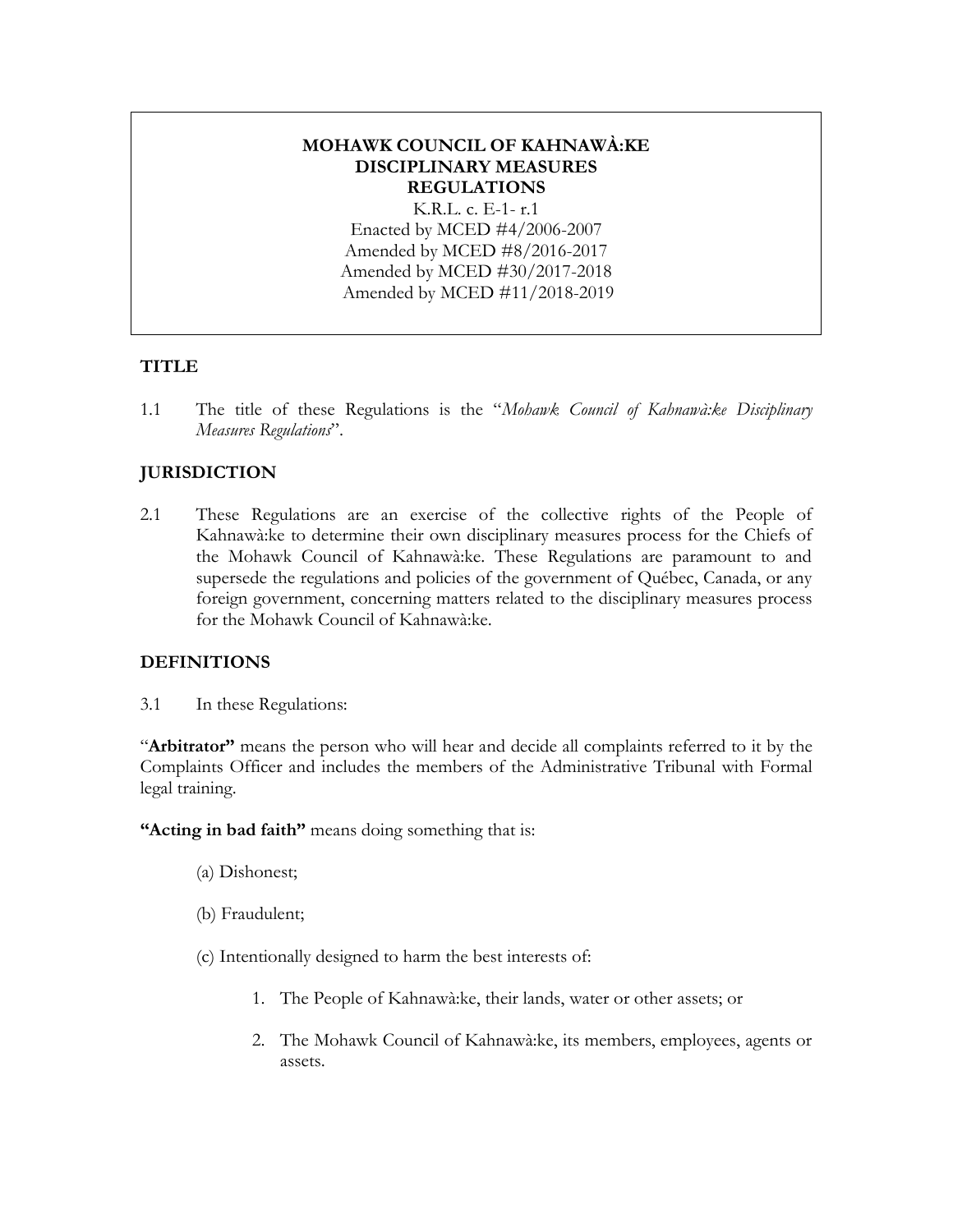**"Alternate Complaints Officer"** means the person who replaces the Complaints Officer when the Complaints Officer is unable to act, and who has the qualifications and is selected by the procedure set forth in Annex "A" to the present Regulations.

#### **"Betraying the public trust"** means:

- (a) Acting in a manner that is contrary to the best interests of the People of Kahnawà:ke, their lands, water or other assets;
- (b) Allowing a Chief's personal or financial interests to conflict with the best interests of the People of Kahnawà:ke, their lands, water or other assets, by:
	- 1. Failing to register, declare or disclose that a Chief has a personal or financial interest in any matter that is before Council;
	- 2. Participating in a meeting of Council or other meeting that involves a matter in which a Chief has a personal or financial interest; or
	- 3. Entering into a transaction in which a Chief has a personal or financial interest, when said transaction is in conflict with the interests of the People of Kahnawà:ke, their lands, water or other assets.
- (c) Acting contrary to law the result of which would constitute conduct which would reflect poorly upon the Chief and which would breach the trust placed in the elected Chief by the People of Kahnawà:ke.

**"Complaints Officer"** means the person receiving complaints by a community member against a Chief of the Mohawk Council of Kahnawà:ke, including the Grand Chief, and who has the qualifications set forth in Annex "A" to the present Regulations and is appointed by the Kahnawà:ke Justice Commission.

**"Conduct inconsistent with the responsibilities of their office"** means acting in a manner that is contrary to the Chief's Declaration of Office, the Chief and Council Administration Manual, Regulations for the Operations of Chief and Council, or Working Conditions Agreement.

**"Criminal Offense"** has the same meaning as that provided for in the *MCK Election Law*.

**"Failing to Fulfill the Responsibilities and Duties of Office"** means not performing, without reasonable excuse, the functions and obligations that are required of a Chief of the Mohawk Council of Kahnawà:ke, including but not limited to:

- (a) Not attending regularly scheduled meetings of the Mohawk Council of Kahnawà:ke;
- (b) Not attending meetings related to their portfolio;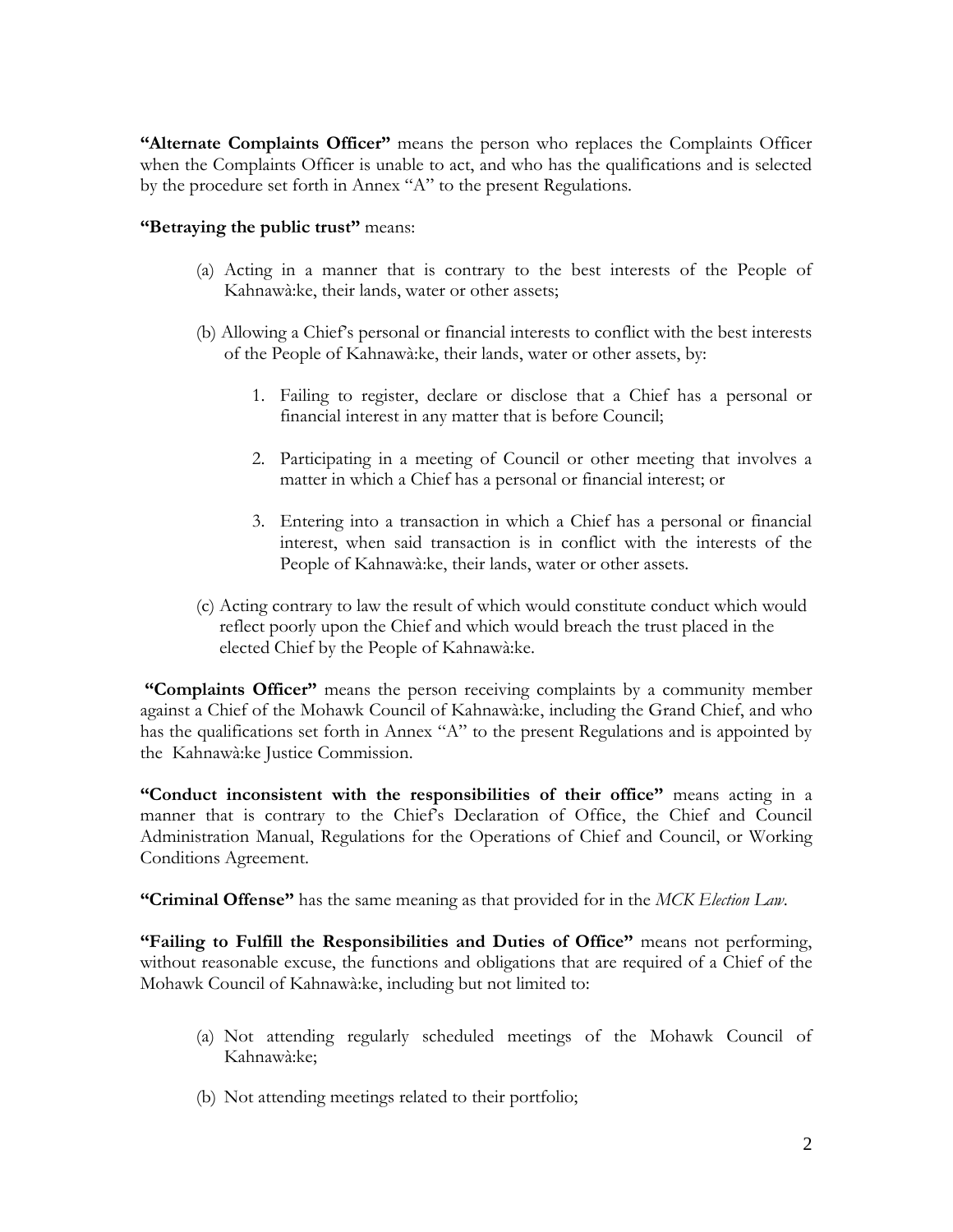(c) Disclosing sensitive or confidential information or materials without the prior approval of the Mohawk Council of Kahnawà:ke.

**"Formal legal training"** means having completed an undergraduate degree in law at a recognized North American university.

**"Mohawk Council of Kahnawà:ke"** means the elected representatives of the People of Kahnawà:ke.

**"People of Kahnawà:ke"** means persons who are listed as a member on the Kahnawà:ke Kanien'kehá:ka Registry, as defined by the Kahnawà:ke Membership Law or any Law which replaces it.

**"Personal Interest"** means an activity or information that would directly benefit, financially or otherwise, a Chief of the Mohawk Council of Kahnawà:ke, or his/her spouse, brother, sister, parent, child or friend and thus would place a Chief in a situation of potential or actual conflict of interest in relation to the best interests of the Mohawk People of Kahnawà:ke or the Mohawk Council of Kahnawà:ke.

## **SCOPE**

- 4.1 Complaints between Chiefs or between an employee of the MCK and a Chief concerning a work-related matter are not covered by these Regulations.
- 4.2 A Chief of the Mohawk Council of Kahnawà:ke may be subject to this Complaint Procedure, for any of the following reasons:
	- (a) Acting in bad faith;
	- (b) Betraying the public trust;
	- (c) Conduct inconsistent with the responsibilities of their office;
	- (d) Failing to fulfill the responsibilities and duties of their office;
	- (e) No longer meeting the criteria to hold elected office as a Chief; or
	- (f) Being convicted of a criminal offense.

# **COMPLAINT PROCEDURE**

- 5.1 A person, who is listed as a member on the Kahnawà:ke Kanien'kehá:ka Registry and who does not currently have their benefits and entitlements as a member suspended, and who wishes to complain about the conduct of a Chief of the Mohawk Council of Kahnawà:ke may do so in accordance with the following procedure.
- 5.2 Within thirty (30) days of the occurrence or knowledge of the occurrence of the conduct, act or event that is the object of the complaint, the complainant must make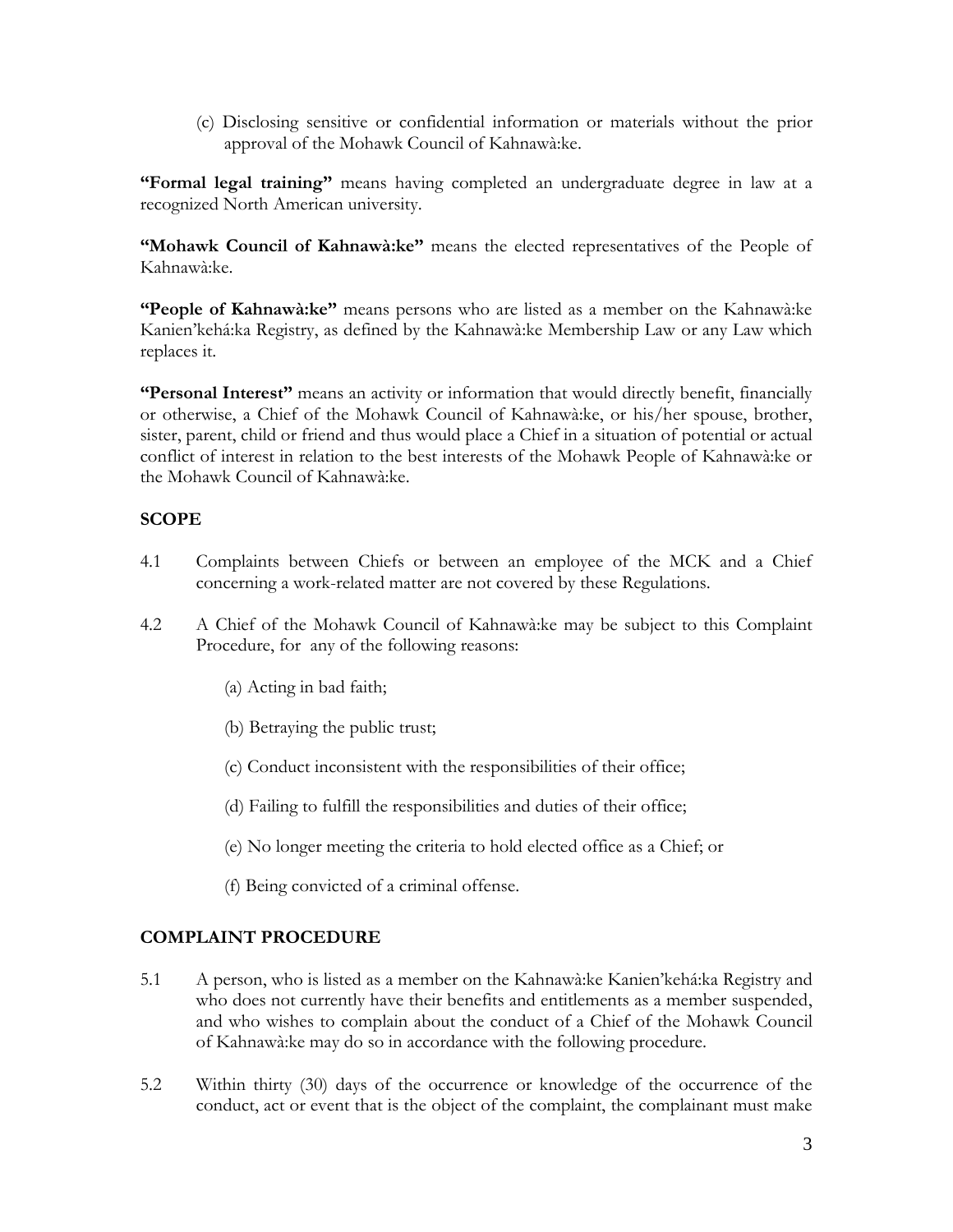a formal written complaint addressed to the attention of the Complaints Officer and file the complaint with the clerk of the Court of Kahnawà:ke.

- 5.3 In no case will a complaint be received if it is filed more than three (3) years from the occurrence of the conduct, act or event which gives rise to the complaint.
- 5.4 The Court clerk will perform a cursory review of the complaint to ensure that it complies with sections 5.6, 5.7 and 5.8 of these Regulations and if it does comply the Court clerk will stamp the complaint with the date on which it was received and will forward it to the Complaints Officer without delay.
- 5.5 If the complaint does not comply with sections 5.6, 5.7 and 5.8, the Court clerk will advise the complainant of such and that it will not be forwarded to the Complaints Officer until such time as all requirements are met.
- 5.6 The written complaint must include all the facts and circumstances surrounding the conduct, act or event and will at a minimum include:
	- (a) The name of the complainant(s);
	- (b) The name of Chief(s) whose conduct is alleged to be at fault;
	- (c) The name of all the witnesses to the event or occurrence;
	- (d) The date of the event or occurrence or knowledge of the event or occurrence;
	- (e) A summary of the facts and circumstances surrounding the conduct, act, event, or occurrence; and
	- (f) The outcome sought by the complainant(s).
- 5.7 The complaint must be accompanied by an affidavit or solemn affirmation signed by each complainant and attesting to the fact that the complainant is listed as a member on the Kahnawà:ke Kanien'kehá:ka Registry and does not currently have their benefits and entitlements as a member suspended, and that all the facts contained in the complaint are true.
- 5.8 The complaint will also be accompanied by a filing fee of One Hundred (\$100.00) Dollars. If the complaint is ultimately determined to be frivolous, vexatious, or clearly without merit the fee will be used to offset the cost of the initial inquiry. If the complaint is not frivolous, vexatious, or clearly without merit the fee will be reimbursed to the complainant.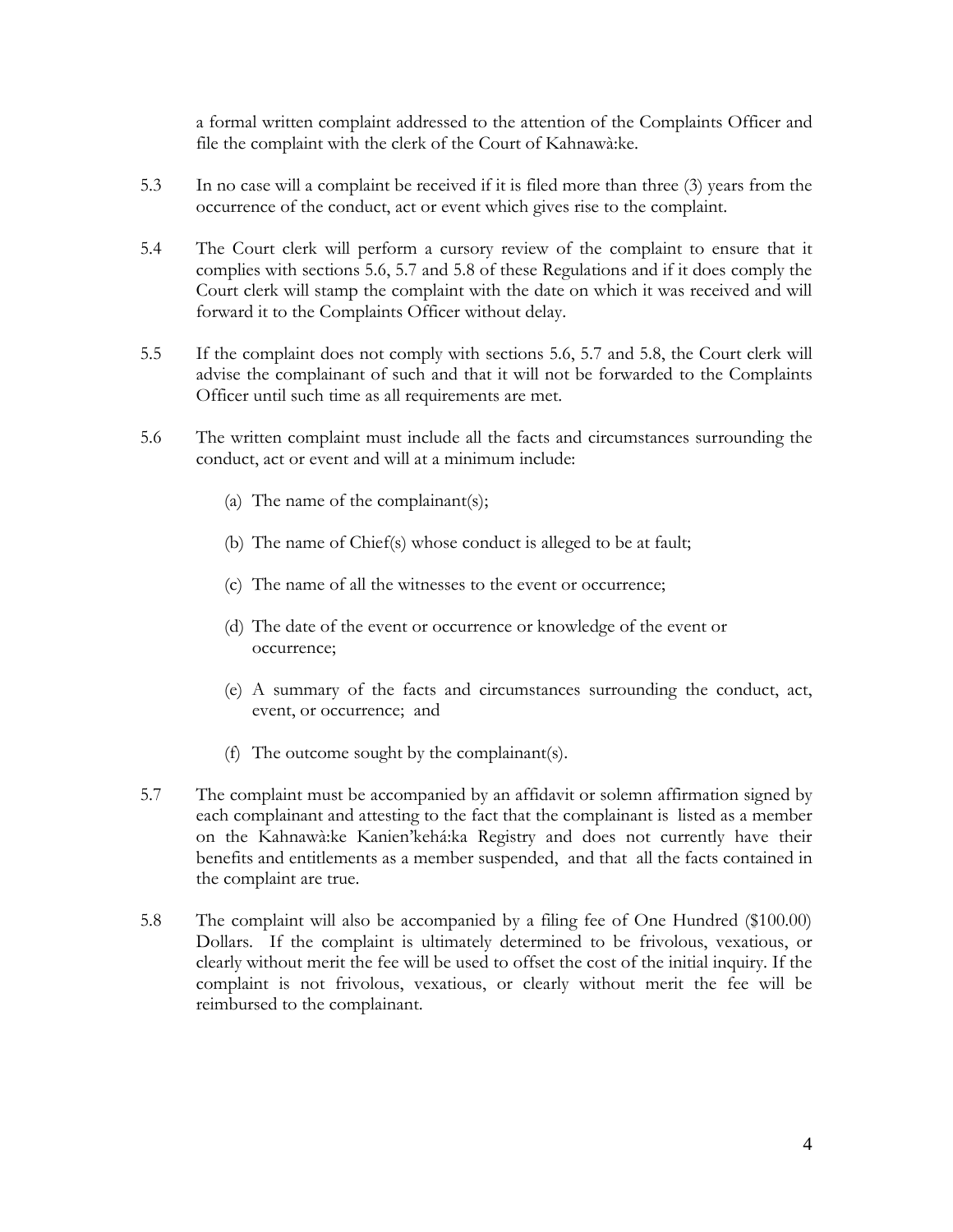## **RECEIPT OF COMPLAINT, INQUIRY, AND MEDIATION**

- 6.1 Upon receipt of the complaint, the Complaints Officer will summarily dismiss any complaint received outside of the delay mentioned in section 5.2 or section 5.3 and will advise the complainant.
- 6.2 If the complaint is not summarily dismissed, the Complaints Officer will immediately conduct an inquiry into the complaint by contacting and interviewing the complainant(s), the Chief(s) whose conduct is the object of the complaint and their respective witnesses.
- 6.3 The focus of the inquiry by the Complaints Officer is to determine whether the complaint is frivolous, vexatious, or clearly without merit. If the complaint is determined to be frivolous, vexatious, or clearly without merit it is rejected and the Complaints Officer will advise the complainant of the decision. A complaint is frivolous, vexatious or clearly without merit, if *prima facie* (on its face) it lacks substance, is hopeless or plainly cannot succeed in its purpose. The decision of the Complaints Officer, even a decision communicated orally to the parties, must be in writing together with the reasons on which it is based. The Complaints Officer's decision will be made public.
- 6.4 Within fifteen (15) days of the receipt of the Complaints Officer's rejection of the complaint as being frivolous, vexatious, or clearly without merit, the complainant may request that the Court of Kahnawà:ke review the Complaints Officer's decision. The decision of the Court of Kahnawà:ke is final and without appeal.
- 6.5 If the Complaints Officer determines that the complaint is not frivolous, vexatious, or clearly without merit, the Complaints Officer will inform the parties of their options concerning mediation mentioned in section 6.6 of these Regulations. The purpose of mediation is to find a settlement that is acceptable to both the complainant and the Chief.
- 6.6 The Complaints Officer may at the request of the parties mediate directly or send the parties to the Skén:nen Aonsón:ton Alternative Dispute Resolution (ADR) process offered through the Kahnawà:ke Justice System.
- 6.7 If the parties refuse the offer of mediation, or if either party withdraws from the mediation process, or if after having accepted the offer of mediation no acceptable solution is found within forty-five (45) days of the start of the mediation process, or ninety (90) days from the start of mediation if the parties agreed to extend the mediation period, the Complaints Officer will refer the complaint to arbitration for adjudication of the issues. The Complaints Officer will do this by forwarding the complaint back to the Court clerk for selection of an Arbitrator.

# **ADJUDICATION**

7.1 The Arbitrator will hear and decide all complaints referred to it by the Complaints Officer.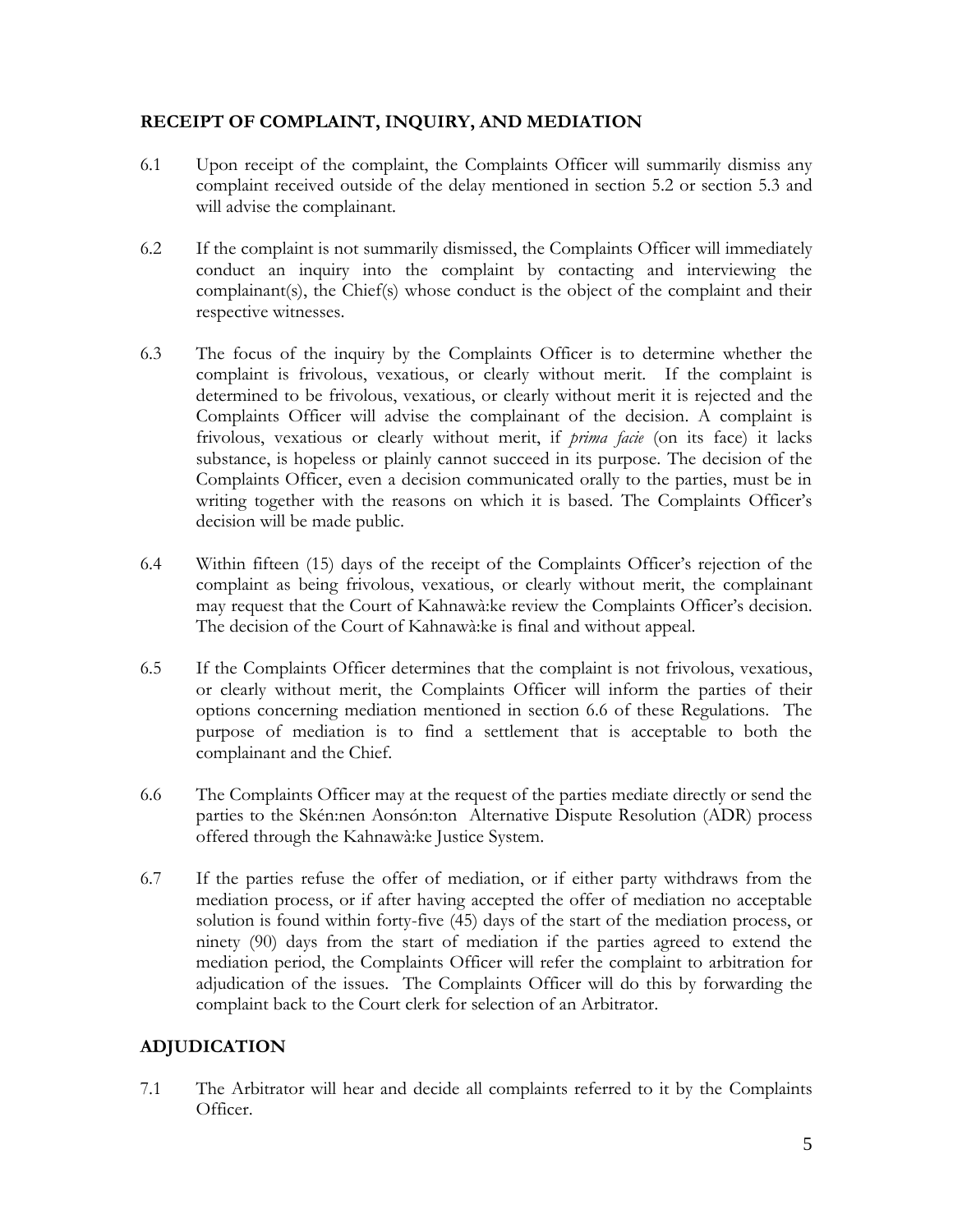- 7.2 Once the complaint has been referred to arbitration, an Arbitrator will immediately be randomly selected by the clerk of the Court from a pre-established list of qualified arbitrators capable of hearing such complaints.
- 7.3 The Arbitrator must have Formal legal training and not be employed with the Mohawk Council of Kahnawà:ke.
- 7.4 The Arbitrator will ensure that they are not in a conflict of interest. If the Arbitrator believes that a potential conflict of interest may exist, the Arbitrator will discuss the potential conflict with the parties. The parties may, after hearing the Arbitrator, waive their right to recuse the Arbitrator.
- 7.5 If either party reasonably believes that the Arbitrator is in a conflict of interest they must at the earliest opportunity raise this fact with the Arbitrator and request that the Arbitrator remove him or herself from the hearing. If the Arbitrator removes him or herself a replacement will be randomly selected by the Court clerk from a preestablished list of qualified arbitrators capable of hearing such complaints and the hearing will begin.
- 7.6 If, after providing an explanation to the party requesting their removal, the Arbitrator does not remove him or herself, the party may, if they still reasonably believe that there exists a conflict, motion the Court of Kahnawà:ke for a decision and the Court's decision on the matter will be final and without appeal.

# **PROVISIONAL MEASURES AND SAFEGUARDS**

- 8.1 The Arbitrator may, on a party's request, take any provisional measure or any measure to safeguard the parties' rights for the time and subject to the conditions the Arbitrator determines. Such a decision is binding on the parties but one of them may, if necessary, ask the Court to homologate the decision to give it the same force and effect as a judgment of the Court of Kahnawà:ke.
- 8.2 In an urgent situation, even before a request for a provisional or safeguard measure is notified to the other party, the Arbitrator may issue a provisional order for a period which may in no case exceed 20 days.
- 8.3 The provisional order must be notified to the other party as soon as it is issued, with all the evidence attached. It is binding on the parties.

# **HEARING ON THE MERITS**

- 9.1 The Arbitrator will inform the parties in writing of the date, time and place of the hearing of the issues no less than two (2) weeks in advance of the hearing.
- 9.2 The Arbitrator must conduct the hearing in keeping with the duty to act impartially, so as to ensure a fair process.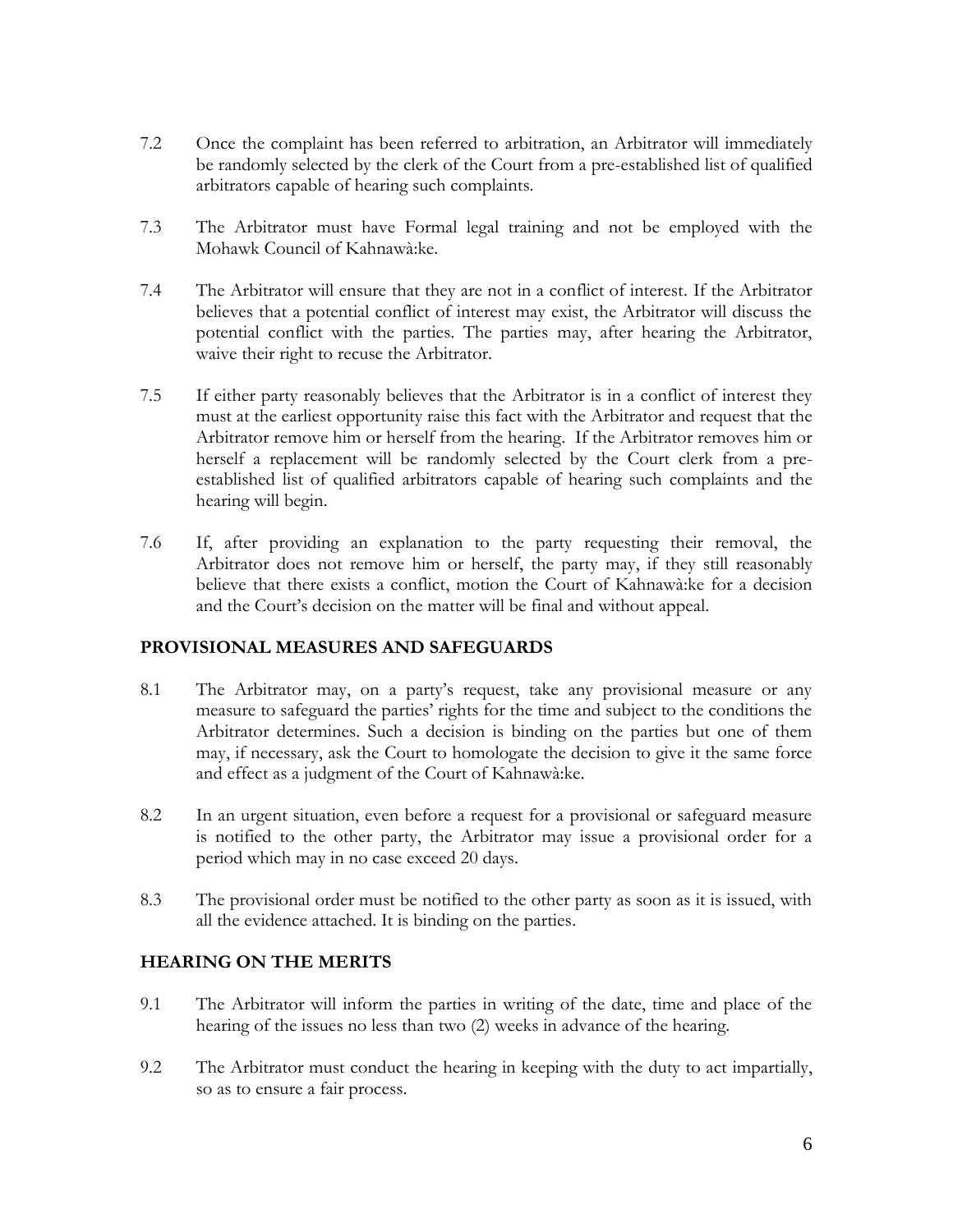- 9.3 The Arbitrator is required to give the parties the opportunity to be heard.
- 9.4 The hearings will be recorded in a manner that ensures the accuracy and faithful reproduction of the proceedings and may include stenographic notes or audio recording.
- 9.5 The Arbitrator has full authority over the conduct of the hearing. The Arbitrator shall, in conducting the proceedings, be flexible and ensure that the substantive law is rendered effective and is carried out.
- 9.6 The Arbitrator shall rule on the admissibility of evidence and means of proof and may, for that purpose, follow the ordinary rules of evidence applicable in civil matters. The Arbitrator shall, however, even of his or her own initiative, reject any evidence, which was obtained under such circumstances that fundamental rights, and freedoms were breached and the use of which could bring the administration of justice into disrepute. The use of evidence obtained in violation of the right to professional secrecy is deemed to bring the administration of justice into disrepute.
- 9.7 The Arbitrator must:
	- (a) Take measures to clearly define the issue and, where expedient, to promote reconciliation between the parties;
	- (b) Give the parties the opportunity to prove the facts in support of their allegations and to present arguments;
	- (c) Provide, if necessary, fair and impartial assistance to each party during the hearing; and
	- (d) Allow each party to be assisted or represented by legal counsel.

# **DECISION**

- 10.1 Every decision rendered by the Arbitrator must be communicated in clear and concise terms to the parties.
- 10.2 Every decision terminating a matter, even a decision communicated orally to the parties, must be in writing together with the reasons on which it is based.
- 10.3 If the Arbitrator finds that the complaint is well founded it will impose the sanction requested by the complainant or if the Arbitrator believes that such a sanction would be too severe given the evidence, the Arbitrator may impose a lesser sanction, however, in no case may the Arbitrator impose a sanction more severe than that sought by the complainant.
- 10.4 The Arbitrator must render a written decision on the merits of the complaint within sixty (60) days of the end of the hearing of the evidence. The parties may agree to extend this delay by no more than an additional thirty (30) days.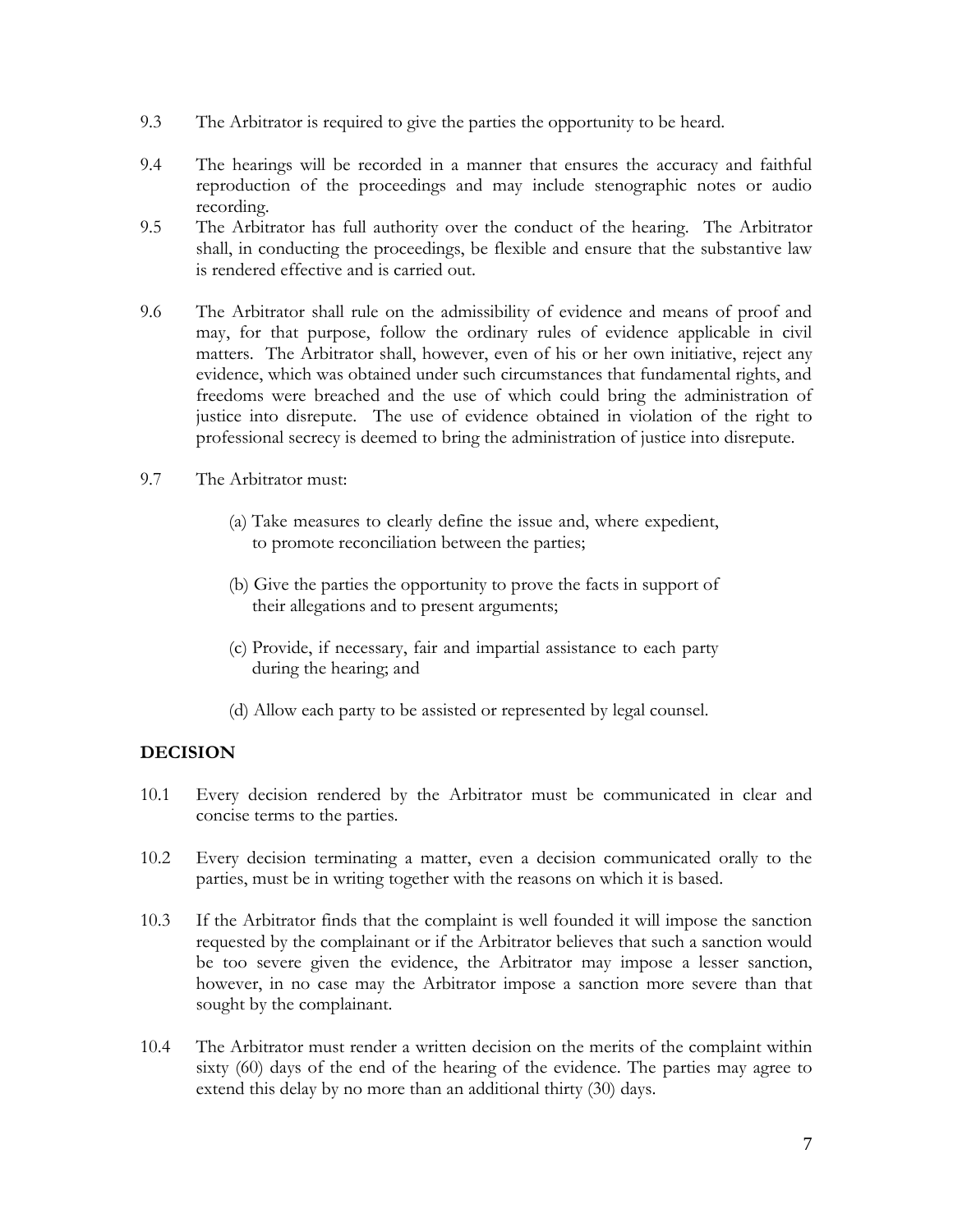10.5 The decision will be made known to the community of Kahnawà:ke.

## **JUDICAL REVIEW**

- 11.1 Within fifteen (15) days of receipt of the Arbitrator's decision rejecting the complaint the complainant may file a motion with the Court of Kahnawà:ke to review the decision. The Court may uphold, cancel or vary the decision of the Arbitrator.
- 11.2 Where the Arbitrator has determined that the complaint was well founded and has imposed a sanction which is less than a removal from office order, the Chief who is the subject of the sanction may within fifteen (15) days of the receipt of the decision file a motion with the Court of Kahnawà:ke to review the decision.
- 11.3 In the case of a Chief's request for a judicial review the Court may either:
	- (a) Uphold the decision of the Arbitrator and the sanction imposed;
	- (b) Uphold the decision of the Arbitrator but vary the sanction imposed; or
	- (c) Cancel the decision.
- 11.4 The Justice of the Court may, as part of his or her decision, order any party to the judicial review to pay some or all of the legal expenses incurred by the other party or parties in the judicial review.
- 11.5 The decision will be made known to the community of Kahnawà:ke.
- 11.6 The decision of the Court of Kahnawà:ke on judicial review is final and without appeal.

#### **APPEAL**

- 12.1 Where the Arbitrator has determined that the complaint is well founded and has imposed a removal from office order as the appropriate sanction, the Chief who is the subject of the sanction may within fifteen (15) days of the receipt of the decision file an appeal with the Court of Kahnawà:ke.
- 12.2 The appeal suspends the execution of the Arbitrator's decision.
- 12.3 The Court of Kahnawà:ke will hear the appeal with all due dispatch.
- 12.4 The Justice of the Court may, as part of his or her decision, order any party to the appeal to pay some or all of the legal expenses incurred by the other party or parties in the appeal.
- 12.5 The decision will be made known to the community of Kahnawà:ke.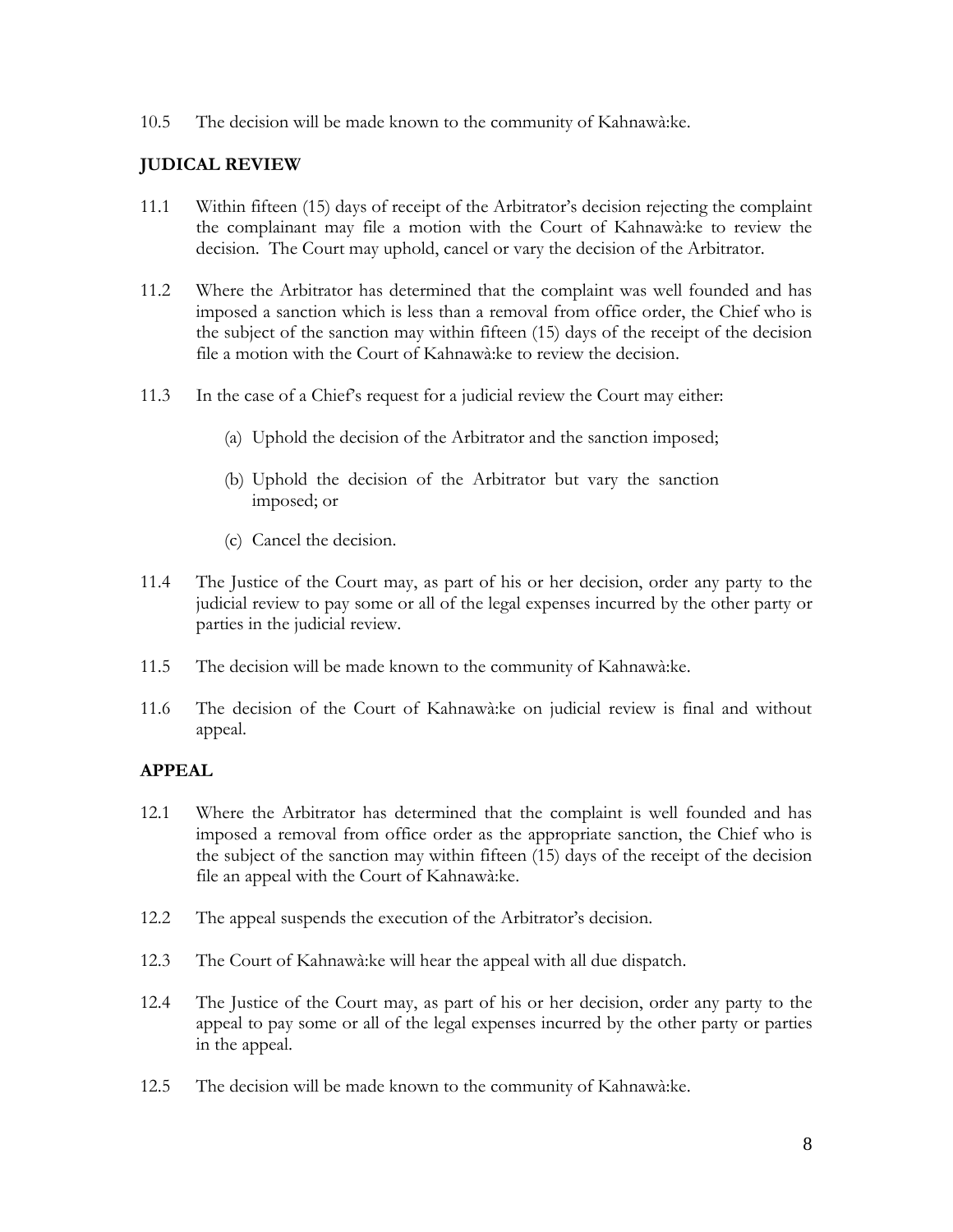12.6 The Court of Kahnawà:ke's decision is final and without further appeal.

#### **GENERAL PROVISIONS**

- 13.1 These Regulations may be amended by Mohawk Council Executive Directive (MCED).
- 13.2 In computing any period fixed by these Regulations:
	- (a) The day which marks the start of the period is not counted, but the terminal day is counted;
	- (b) Holidays are counted; but when the last day is a holiday, the period is extended to the next following working day; and
	- (c) Saturday is considered a holiday, as are 2 January and 26 December and any other day declared by the Mohawk Council of Kahnawà:ke to be a holiday.